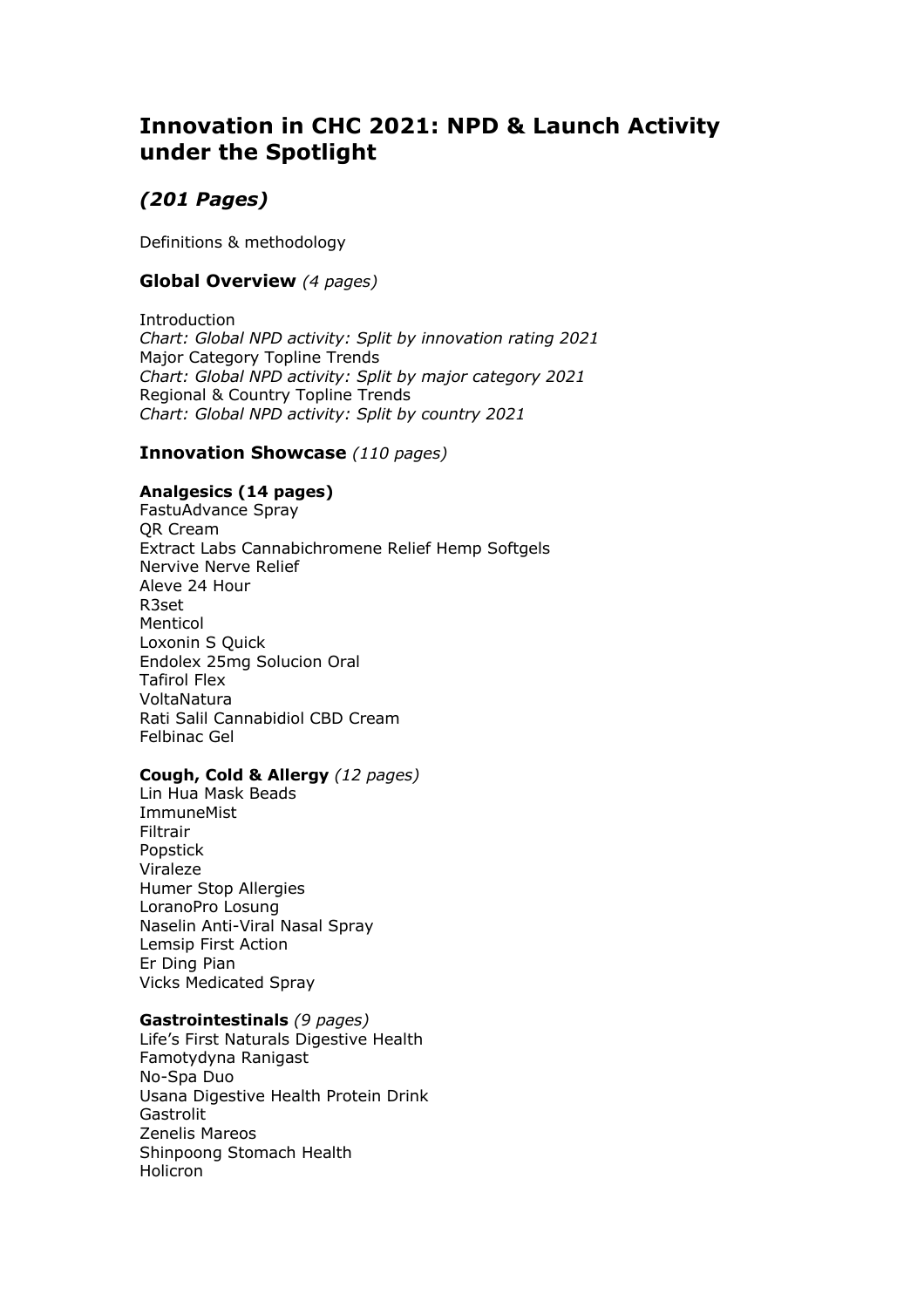### Probiotics & Prebiotics (12 pages)

Effusio Prebiotic+ Culturelle IBS Complete Support BotanIQ Prebiotic Shot Florajen Eczema Bio-K Plus Extra Probiotic Cognition ProHN Resbiotic resB Lung Support Axis BiotiX-PS G-Niib Immunity Pro Biovita Kids iMuse Immune Care In The Morning

### Vitamins, Minerals & Supplements (13 pages)

SenseBalance WonderLab Oral Hyaluronic Acid Gummy IBSA Vitamina D3 **Mobility Action** d.velop Nutrafol Postpartum Nourished Kids Meology Kids Indvvit Cymbiotika Zinc Complex Gynoveda Spinach Calcium Drops Doctor Seaweed's Weed & Wonderful Menopause+

#### Dermatologicals (12 pages)

Linola Sept Mund- und Rachenspülung EveCare Gyno Dermovitamina Micoblock 3in1 Onicodistrofile Camouflage **Rinderon Vs** Band-Aid Ourtone Dexnoxyl Nioxin Anti Hair-Loss Serum **Bellerain Air** Saniter Powder to Liquid Handwash Dermal Therapy Cold Sore Lysine+ Gel Enna

### Sexual Health & Fertility (11 pages)

Fortacin Dotest Motile Sperm Concentration Test Kit Ferti-Lily Dear.Me Soon Hana Lovima Oova Fu Kang Capsules Gyndelta Optima, Gyndelta PC Proov Complete

### Lifestyle CHC (13 pages)

Alaway Preservative Free Hylo Comod Circadin Oyono Nacht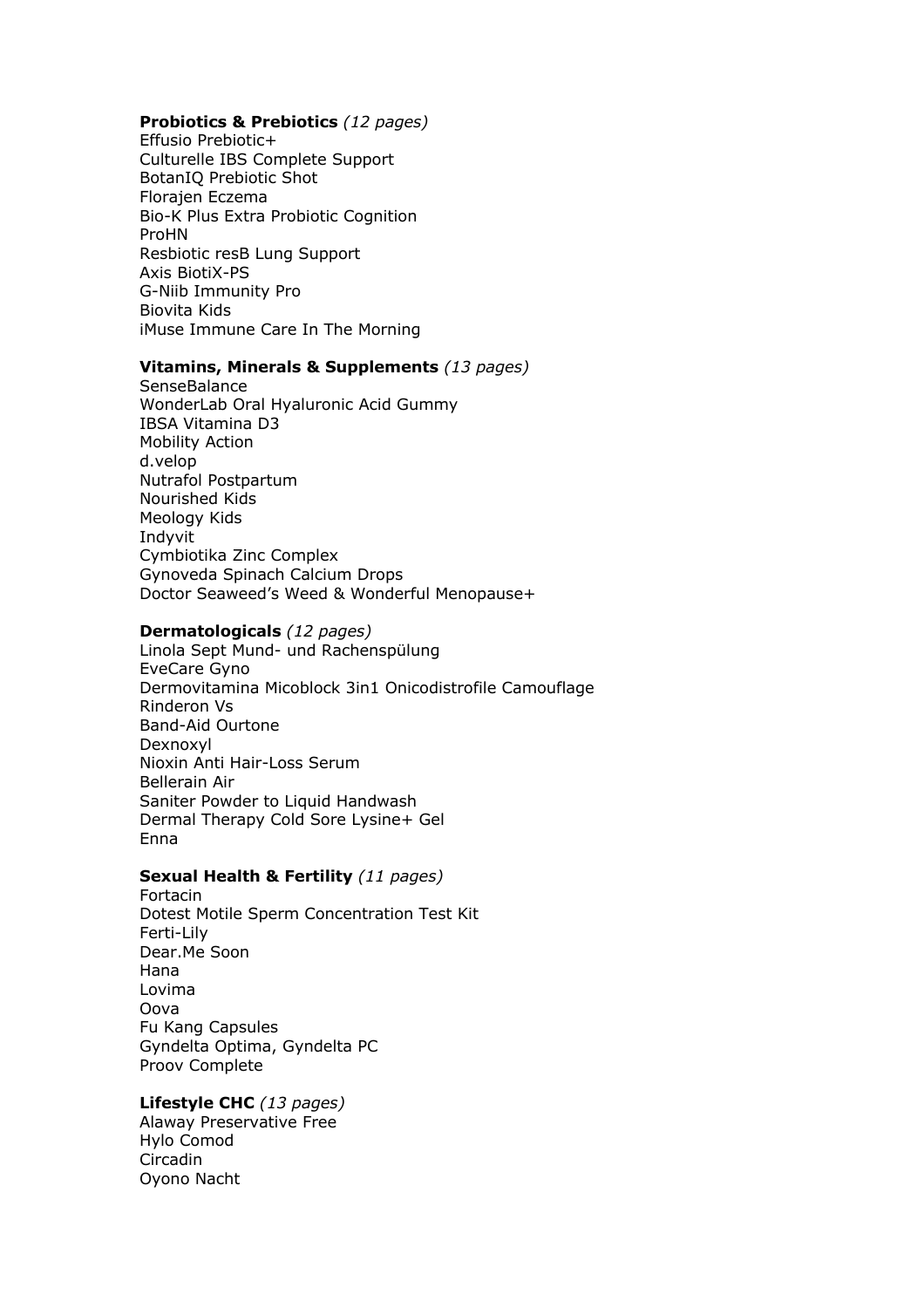By-Health Shu Bai Ning Natto Monascus Capsules Caruso's Prostate Eze Max Cystex Ultra Protection LifeBiome Rise Night-Min Ear Hogu Time BUP-4 Lady Nidra Stress Free Acetium Lozenges

### **Self-Diagnostics & Medical Devices** *(13 pages)*

LG PuriCare Air Putrifying Mask Aktiia Bose Sound Control Hearing Aid Proprium MyCannabisCode Hair Hormone Measurement Kit-Dihydrotestosterone Pivot Holly Health Water Pik Sonic Fusion 2.0 SelfCare1 Box **Neurolianfit** Sugarbreak Saliva Glucose Level Self-Test Cue Covid Test

### **Delivery Format & Packaging Trends** *(15 pages)*

#### **Massaging roll-ons** *(3 pages)*

Overview AleveX Pain Relieving Lotion Massaging Stainless Steel Roll-On Ammeltz Gold EX Neo Long

### **Powder-to-liquid** *(3 pages)*

**Overview** Dicoflor Odpornosc Hanano Adeca Shower

#### **Personalised packs** *(3 pages)*

Overview Livvit Lycovary Daily

### **Beverage discs** *(2 pages)*

Overview Effusio Immune Defense+ **Celltrient** 

#### **Wipes** *(3 pages)*

Overview Zyrtec Soothing Face Wipes Roman Swipes

### **Ingredient & Flavour Trends** *(29 pages)*

**Aloe vera** *(4 pages)* Overview PROIBS Cannabis Pleasure Gel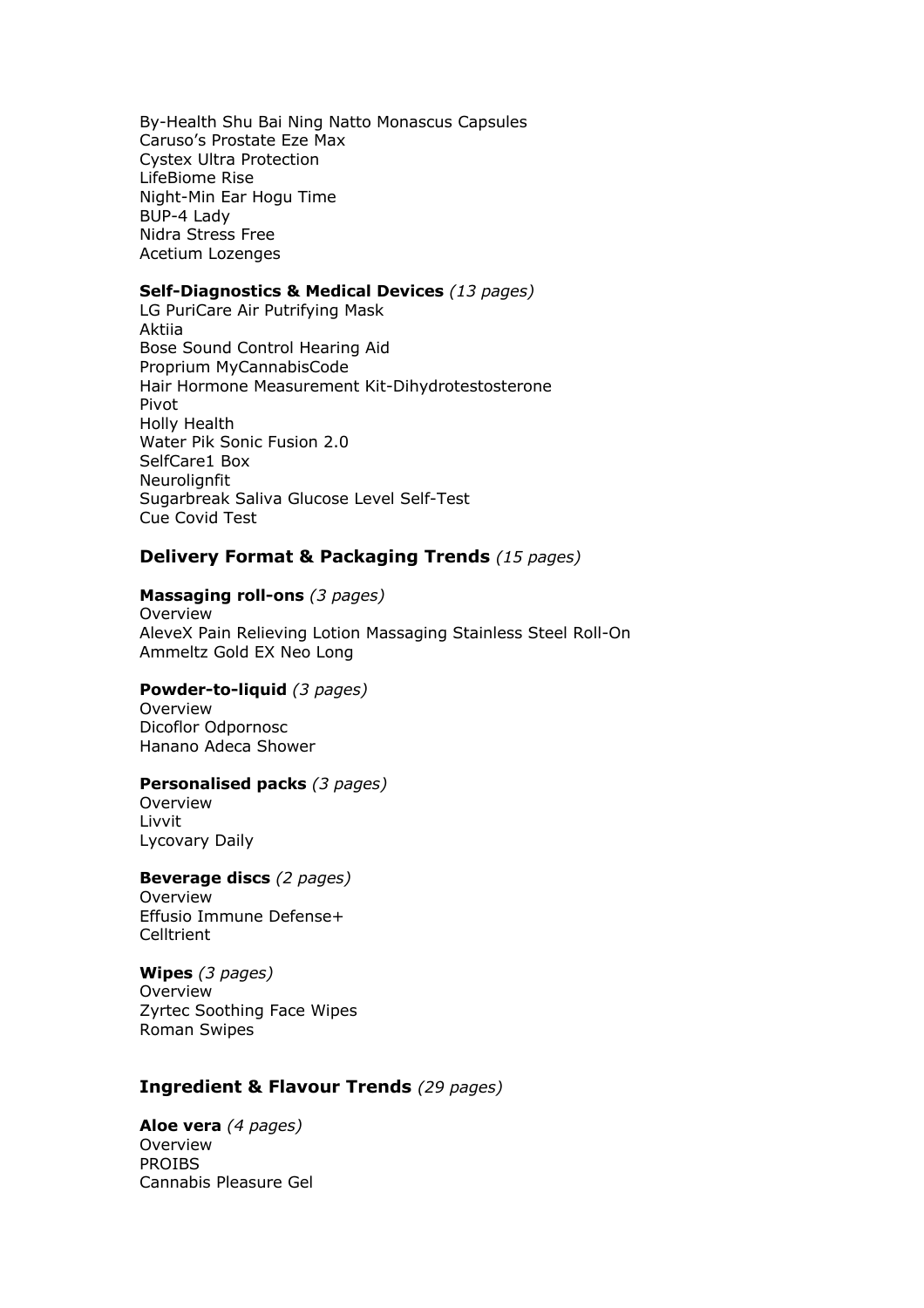Virostop Nasal Spray

#### **Sea buckthorn** *(3 pages)* Overview Ipalat Sanddorn Panthen Plus

# **Cannabigerol (CBG)** *(2 pages)* Overview

Medterra Wellness

# **Moringa** *(2 pages)*

Overview Pro2Fit Liver Detox

### **Phosphatidylserine** *(3 pages)*

Overview Ken-nou Help EX Persona Glo Getter Adult

### **Liquorice** *(3 pages)*

Overview Shinpoong Stomach Health Xiao Er Qixingcha Granules

### **Seaweed / Carrageenan** *(2 pages)*

Overview Bloxin

# **Saffron** *(3 pages)*

**Overview** Macusaff Saffron Veg Capsules Elsa

# **Mushrooms – Chaga, Lion's Mane** *(3 pages)*

Overview Plant People WonderDay Mushroom Gummies Supermush Daily Chill + Daily Energy Spray

**Holy basil (tulsi)** *(3 pages)* Overview WLTH (We Love To Heal) Stem & Root Brain Boost

# **NPD Activity by Company** *(6 pages)*

Bayer / P&G GSK / Nestlé J&J / Taisho Beiersdorf / Sanofi Rohto / Health & Happiness

# **Innovation by Region & Country** *(22 pages)*

Innovation by Region 2021 Overview Argentina